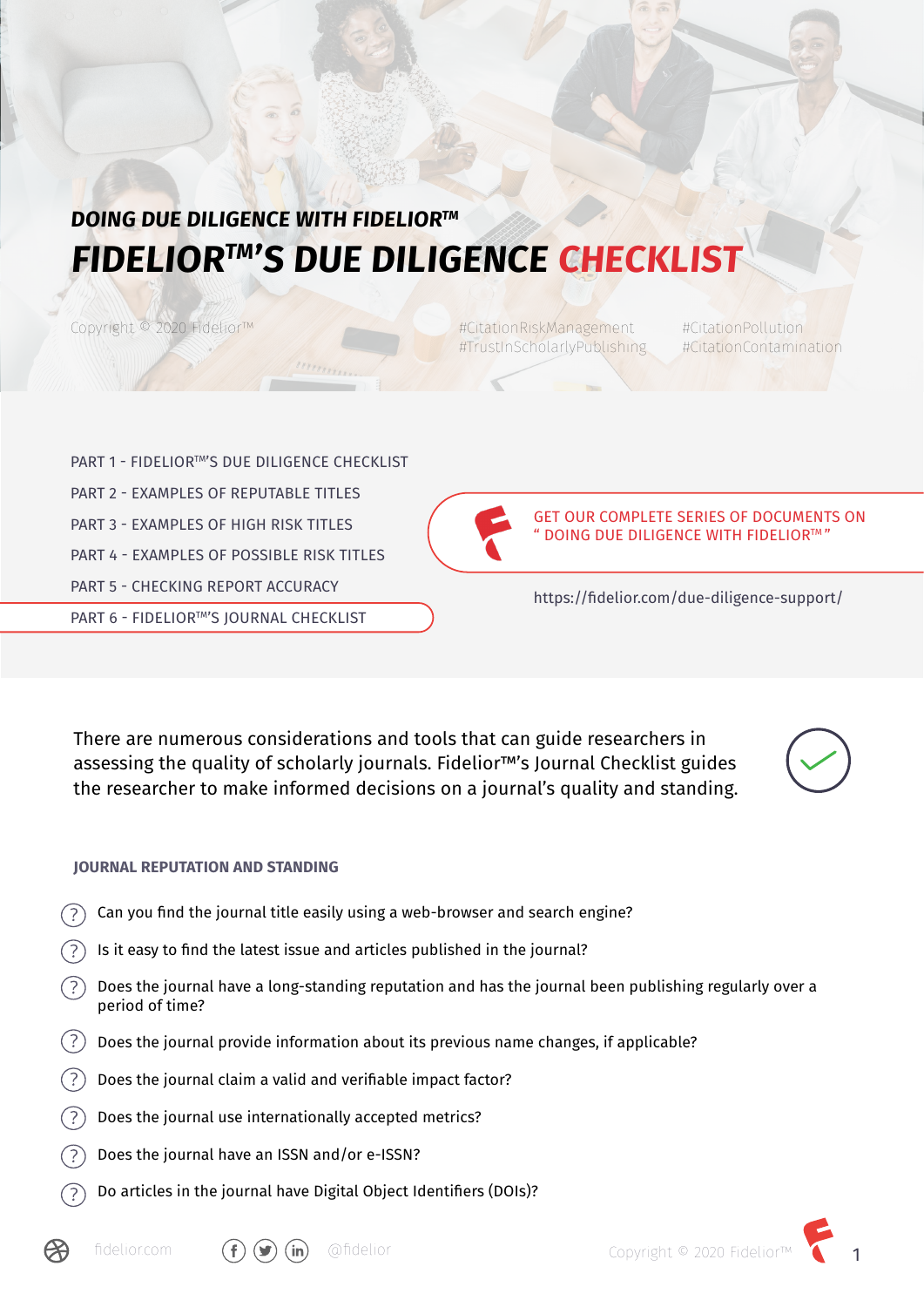#### **JOURNAL AFFILIATION**

- Is the journal published by, associated with or affiliated to a reputable organisation (e.g., academic societies)?
- Is the journal endorsed by a reputable organisation?
- Is the journal or journal publisher a member of the Committee on Publication and Ethics (COPE), Open Access Scholarly Publishers Association (OASPA), European Association of Science Publishers (EASE) and/or listed in the Directory of Open Access Journals (DOAJ)?

#### **PEER REVIEW POLICY & PROCESSES**

Peer reviewing of research is viewed as the foundation of quality assessment and scientific rigour within the scholarly communications environment. Journals that do not require peer review or that falsely claim to do peer review need to be avoided.

- $($  ?  $)$ Does the journal require a peer review as part of the publication process?
- Has the journal got a clear and well-defined peer review policy?
- Is the peer review process informative and apparent?
- What type of peer-review process is followed? Does the journal follow a double-blind peer review process?
- How many reviewers are typically used during peer review?
- How long does the peer review process typically take? Is this timeline reasonable given disciplinary or industry standards?
- What is the journal's acceptance rate? (Journals with lower article acceptance rates are typically regarded as more prestigious.)

#### **EDITORIAL BOARDS**

- Does the journal have an editorial board, and are the members of the board clearly stated?
- Do the editors belong to editorial forums e.g., World Association of Medical Editors (WAME)?
- $\left( \,?\,\right) \,$  Do the editors state on their websites or professional social networking platforms that they are the editors of the journal in question? (Editorial boards may be highjacked.)
- Are the editors associated with reputable organisations locally or internationally?
- Are the editor's experts in their respective disciplines?





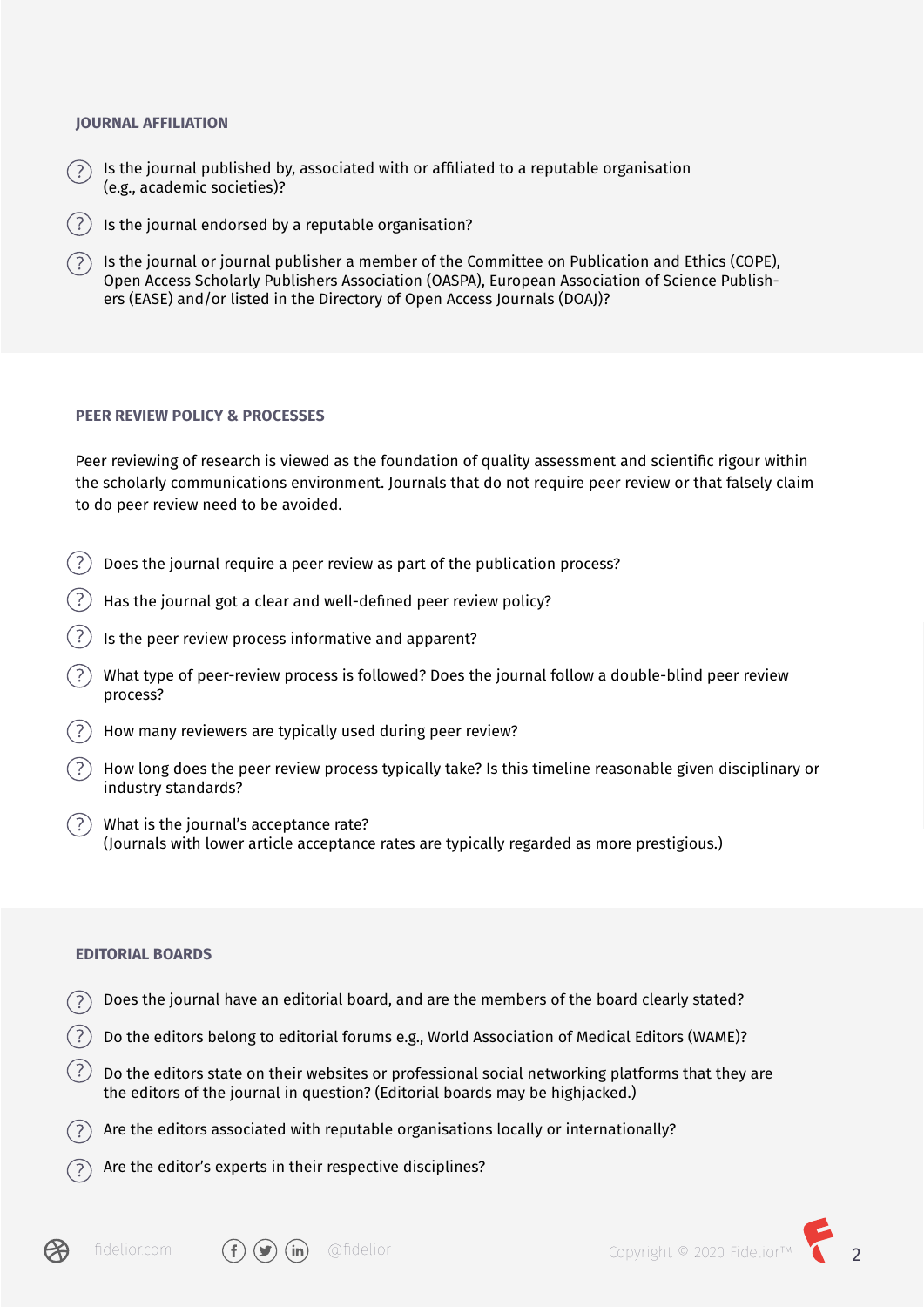#### **PUBLICATION PROCESSES**

- Are the publication timelines realistic and indicative of rigorous peer review?
- Is the journal associated with a reputable publisher?
- What business model (e.g. Open, Hybrid, or Closed access) does the journal follow? If it is an Open Access journal:

Is the Open Access (OA) model clearly stated? Does it charge Article Processing Charges (APCs)? If it charges APCs, are they realistic? Does the publisher consider waivers or discounts on the APCs? (This practice is helpful for researchers fromemerging economies.) Is there a withdrawal or admin fee if authors wish to retract their submissions? (When a journal requests a fee to retract a paper, it may be indicative of questionable practices.) If a withdrawal or admin fee for retractions exists, are there any conditions applied by the publisher? Do you retain copyright when you retract a paper?

- Does the author retain copyright during the submission process? (Preferably an author should retain copyright.)
- $\left\langle \!\! \begin{array}{l} \chi \end{array} \!\! \right\rangle$  Does the author retain the copyright of the work once published? (Generally, if the journal is open access, authors retain their copyright.)
- $\left( ? \right)$  Does the author have to sign a publisher's agreement, usually a sign of trustworthy commitment?

#### **INDEXING & ABSTRACTING**

Is the journal indexed in one of the major indices, e.g., Elsevier's SCOPUS or Clarivate's Web of Science?

Is the journal indexed and abstracted by an established and reputable bibliographic indexing service, ?) e.g., Philosopher's Index?

#### **ADMINISTRATIVE & TECHNICAL TRANSPARENCY**

- Is there a clear policy statement on their website regarding ethics, peer review, etc.?
- Are permanent identifiers used and registered with established identifier services, e.g., CrossRef?
- Is there an indication of archiving processes, e.g., LOCKSS?
- Are there clear indications of transparency and best practice?



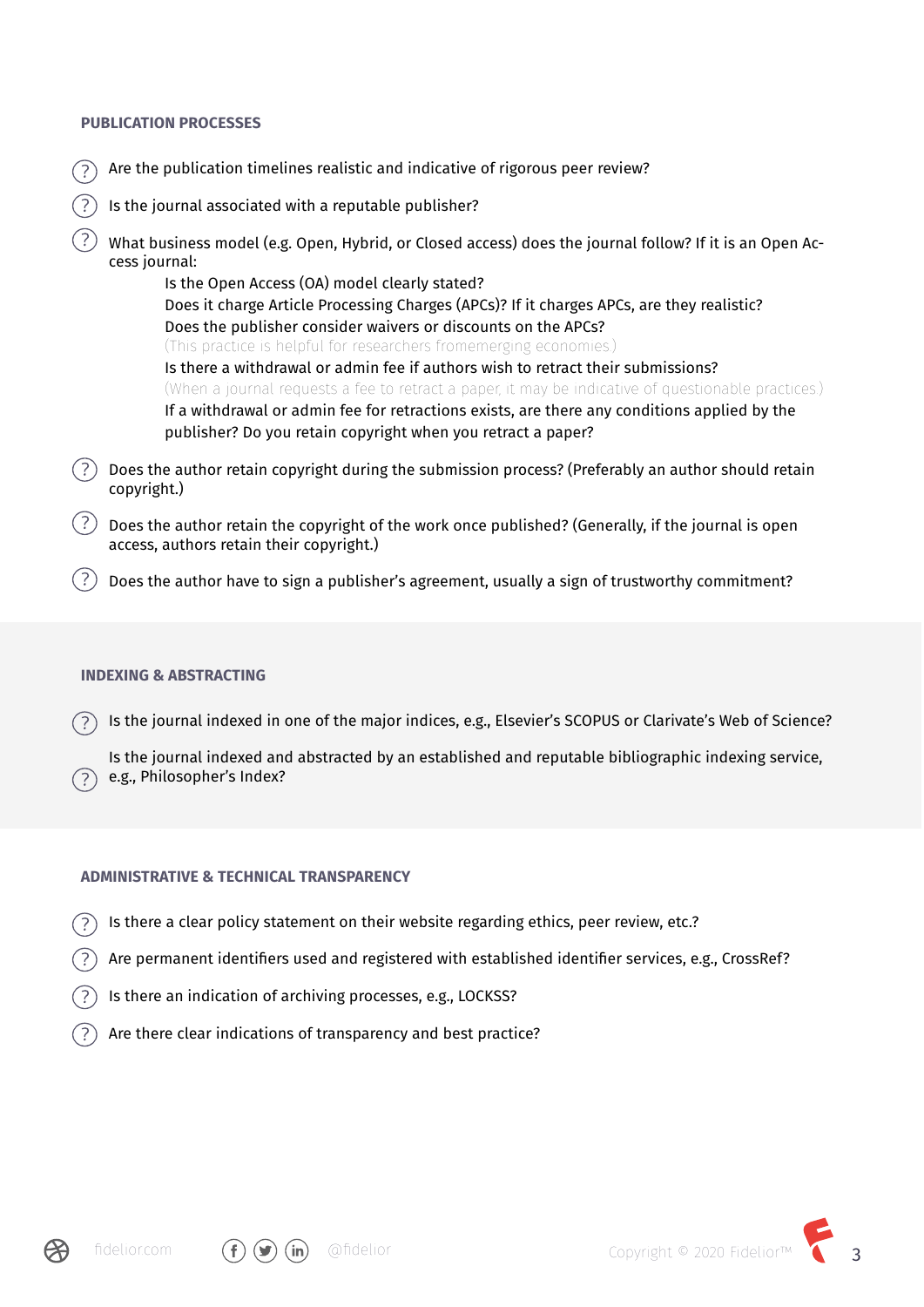#### **WEBSITE & CORRESPONDENCE**

- Is the journal website professional in terms of look and feel?
- Does the website contain advertisements or other media that are not directly related to the journal or publisher?
- Does the website indicate the physical address of the publisher? Are clear contact details provided?
- Are there spelling or grammatical errors or other questionable characteristics on the journal website or in correspondence received? (Websites and correspondence should not have spelling or grammatical errors or other questionable characteristics.)
- $(?)$  Are invitations to publish addressed to authors by name or by using vague greetings? (Vague greetings may be indicative of questionable practices or mass spam.)
- $\left( \,?\,\right) \,$  Are invitations to authors very informal or over-flattering? Are invitations to authors entirely unrelated to their discipline or field of expertise? (Over-flattering invitations or invitations unrelated to the authors' expertise may be indicative of questionable practices.)

No process is infallible. Additional measures might include speaking to colleagues, librarians, or experts in the field regarding their experiences with certain journals or publishing houses. Also ensure that individual articles have not been retracted (see Retraction Watch: https://retractionwatch.com/).

#### **USEFUL CHECKLISTS, TOOLS & RESOURCES**

**Think. Check. Submit.** (https://thinkchecksubmit.org/)

**Cabell's International**  (https://www2.cabells.com/about-predatory)

**Beall's List**  (https://beallslist.net/)

#### **DOAJ Delisted Titles**

(https://docs.google.com/spreadsheets/d/183mRBRqs2jOyP0qZWXN8dUd02D4vL0Mov\_kgYF8HORM/e dit#gid=0)

**Retraction Watch**  (https://retractionwatch.com/)

**Flaky Academic Journals**  (http://flakyj.blogspot.com/)

#### **Scholarly Horizons**

(https://scholarlyhorizons.co.za/resources/predatory-publishing-practices-and-citation-pollution/)

### **Scholarly Publishing Stings**

 $(https://en.wikipedia.org/wiki/List of scholarly publishing strings)$